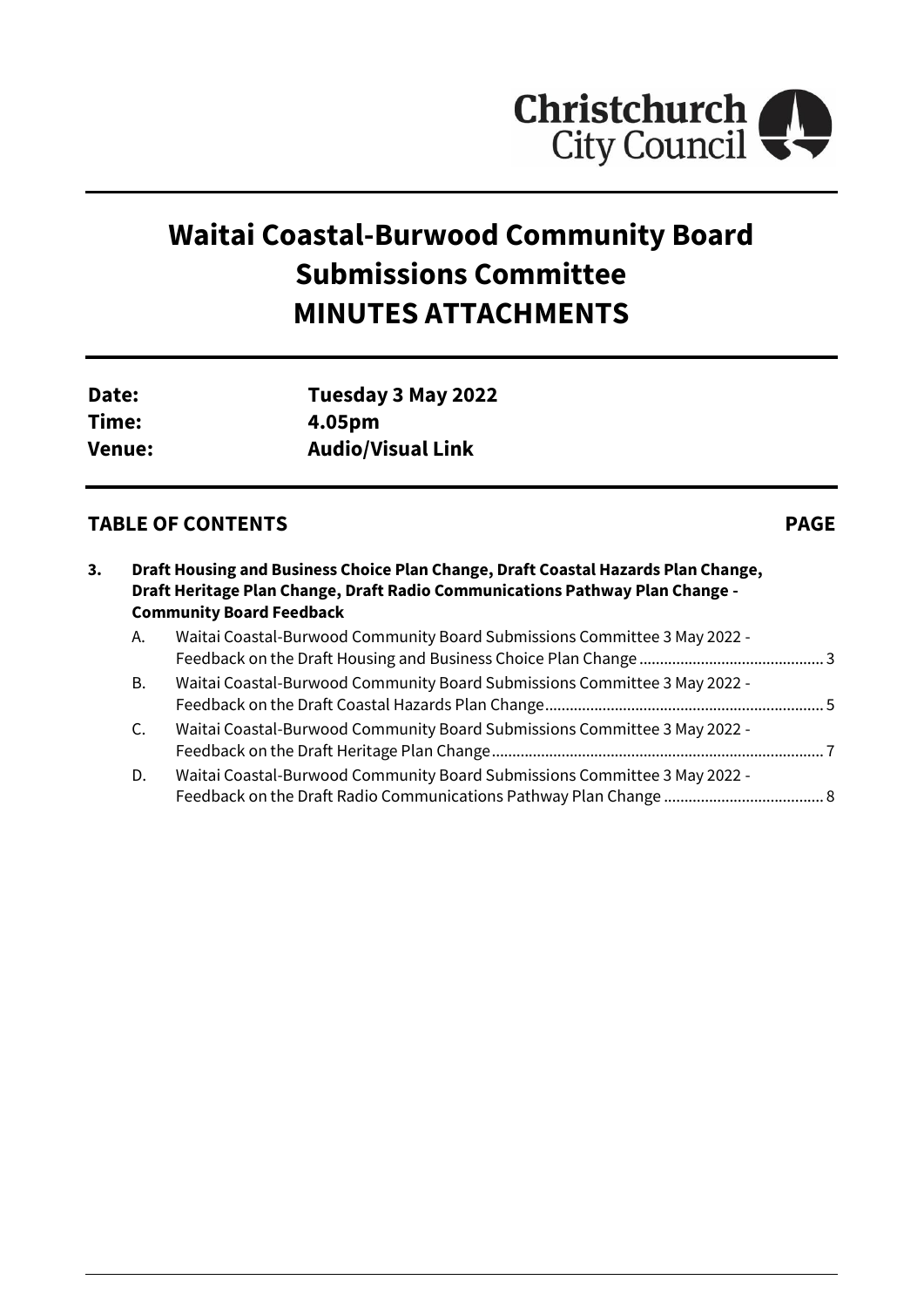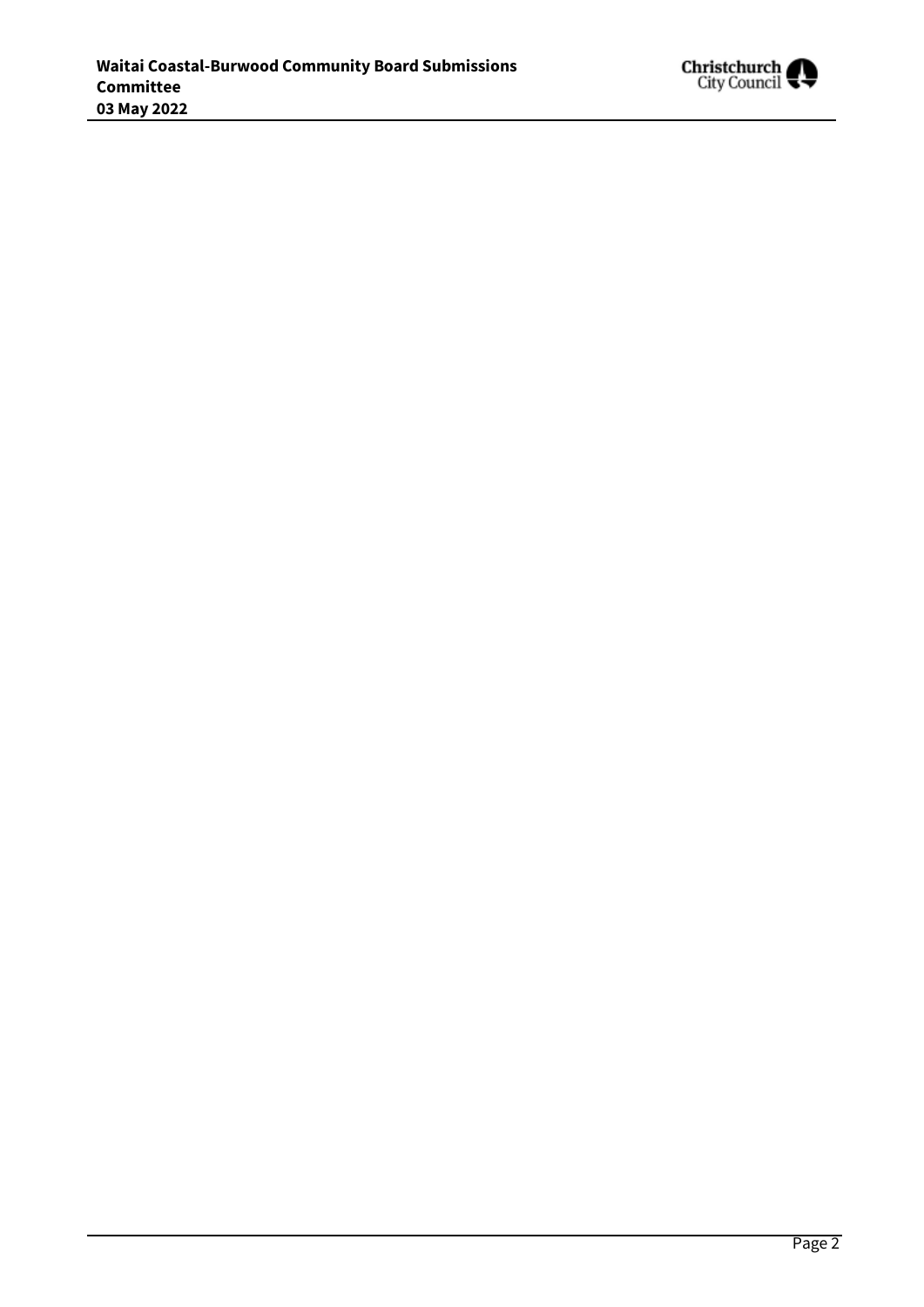<span id="page-2-0"></span>

| <b>FEEDBACK TO:</b> | Christchurch City Council                                                                                                            |
|---------------------|--------------------------------------------------------------------------------------------------------------------------------------|
| ON:                 | Draft Housing and Business Choice Plan Change                                                                                        |
| BY:                 | Waitai Coastal-Burwood Community Board                                                                                               |
| CONTACT:            | Bebe Frayle<br>Chairperson, Submissions Committee<br>C/- PO Box 73023<br>CHRISTCHURCH 8154<br>021 852 645<br>bebe.frayle@ccc.govt.nz |

The Waitai Coastal-Burwood Community Board appreciates the opportunity to provide feedback to the Christchurch City Council on the Draft Housing and Business Choice Plan Change.

### **2. SUBMISSION**

*Are we proposing the right areas for development above 12 metres?*

No

#### *Comment:*

The Board is concerned that the Medium Density Residential Zones are extensive and cover suburbs within our Wards that may not be suitable for large three-storey developments. Some of our small suburban neighbourhoods have older cottages and family homes that would be overwhelmed by these developments and would significantly alter the character of the area. As well, the Board has concerns about the proposal to allow three homes of up to 12 metres on a single property without a resource consent in a Medium Density Residential Zone. While we accept that we need to increase housing density in urban areas, this needs to be weighed up against the rights that existing residents have to both privacy and sunlight. A three-storey dwelling built next door will adversely impact on residents, and many are understandably concerned at their lack of ability to provide this feedback via a resource consent process.

*Do you have any comments about the proposed Qualifying Matters that will restrict intensified development or thresholds for needing a resource consent?*

The Board's view is that assessment about the suitability for increasing housing (qualifying matters) strikes a good balance between needing to build more housing, while also protecting existing infrastructure, heritage and public open spaces.

*Does the proposed plan change allow for enough business intensification?*

Yes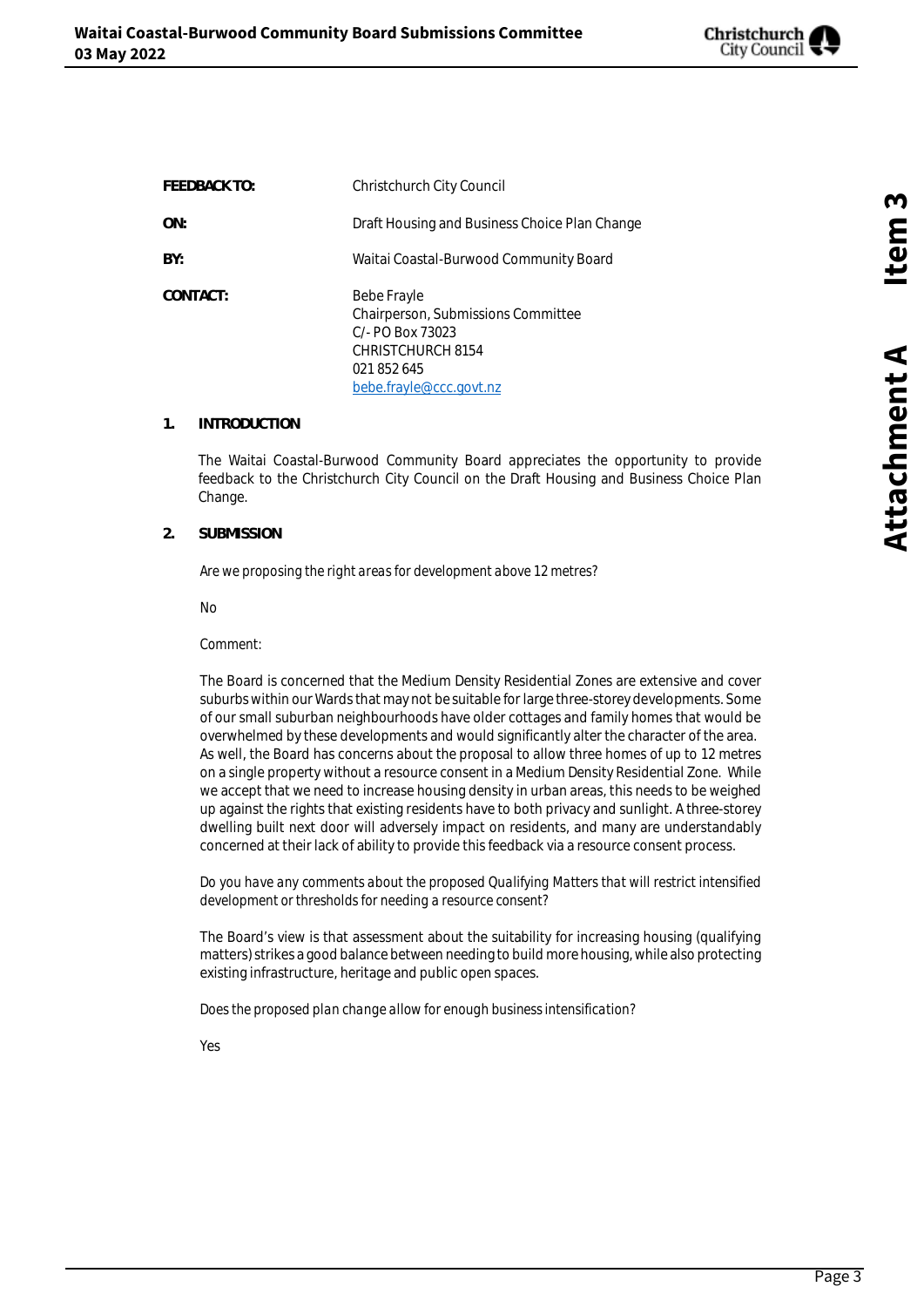*Any other comments about the proposed plan changes?*

The Board notes that the definition of commercial centres is very broad, from "small isolated commercial areas, like local dairies" to larger centres that are more like shopping centres, for example those in Parklands or New Brighton. We would not consider a local dairy that is entirely surrounded by suburban housing to be a commercial centre.

With regard to green space and trees, the Board has concerns that developers can buy their way out of their obligations to retain 20% green space within a property. This could lead to the loss of green space in some suburbs if trees are not re-planted in the same area. We would like to see a requirement to re-plant felled trees in the suburban area from which they were removed.

The Board raises a concern that encouraging multi-storey developments means that in some areas two and three-storey dwellings may out-number single storey homes. We would like the Council to ensure that there is a mix of housing types, particularly considering accessibility issues for multi-storey dwellings.

An issue that is often raised within our communities but is not addressed within this plan change is the recent removal of car parking requirements for developments. The consequence of this is that, once more developments are built with no off-street parking, more residents will park their cars on the street. This is not a big issue on streets that are suitable for this (busy streets with lots of parking availability) but has a substantial negative impact in quiet suburban areas, especially those with very narrow streets that only allow for parking on one side of the road. This needs to be considered when allowing developments to occur.

While this Draft Plan Change focusses on the rules around multi-storey dwellings on empty land, it is important to realise that subdivision is also an important tool in addressing our housing shortage. These rules will, to some extent, assist landowners who wish to subdivide their property, although the primary focus of the proposed changes are to make larger scale development more straightforward. We hope that these rules will also make subdividing and building simpler also.

Engle

Bebe Frayle Chairperson, Submissions Committee **WAITAI COASTAL-BURWOOD COMMUNITY BOARD**

3 May 2022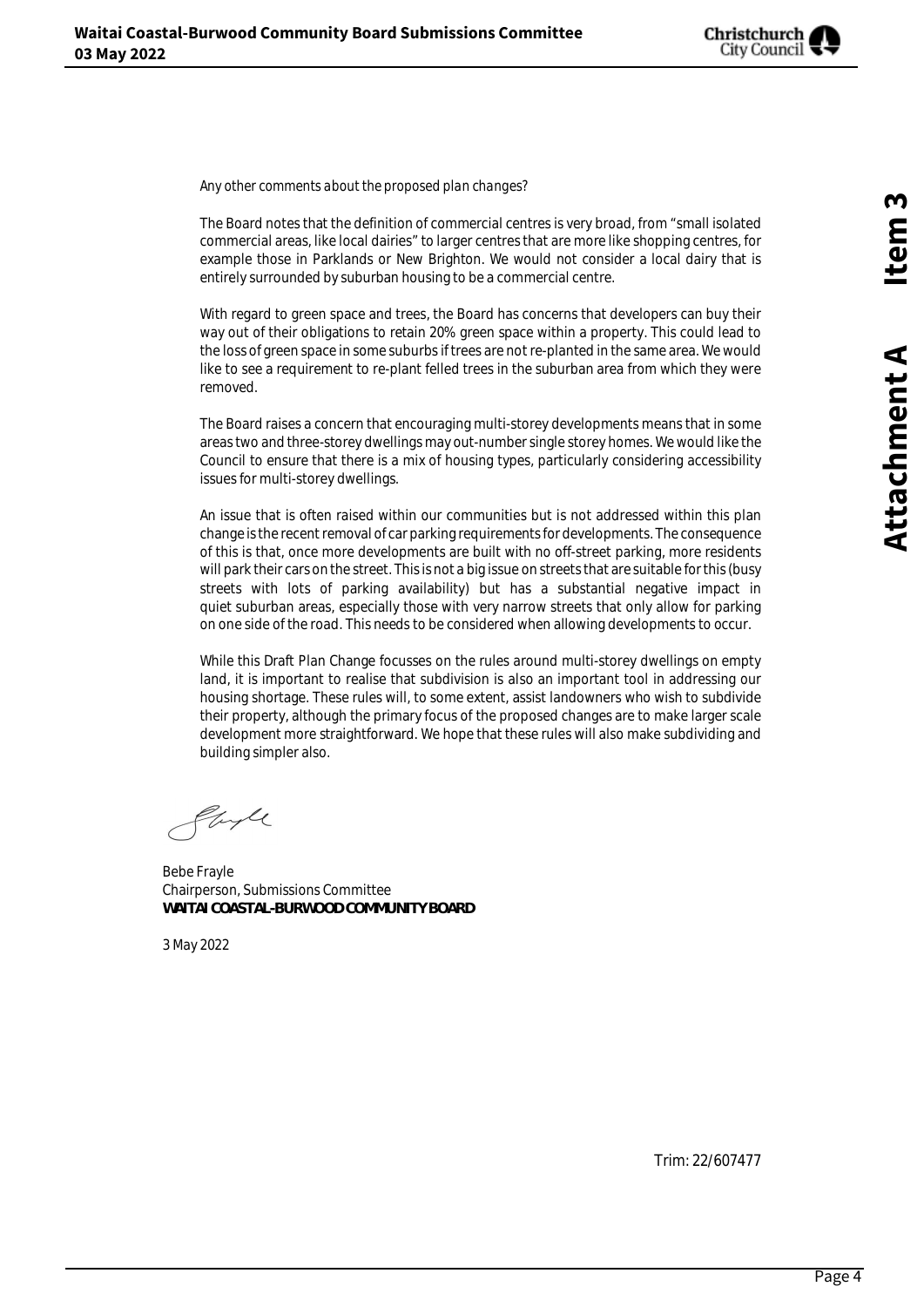<span id="page-4-0"></span>

| <b>FEEDBACK TO:</b> | Christchurch City Council                                                                                                            |
|---------------------|--------------------------------------------------------------------------------------------------------------------------------------|
| ON:                 | Draft Coastal Hazards Plan Change                                                                                                    |
| BY:                 | Waitai Coastal-Burwood Community Board                                                                                               |
| CONTACT:            | Bebe Frayle<br>Chairperson, Submissions Committee<br>C/- PO Box 73023<br>CHRISTCHURCH 8154<br>021 852 645<br>bebe.frayle@ccc.govt.nz |

The Waitai Coastal-Burwood Community Board appreciates the opportunity to provide feedback to the Christchurch City Council on the Draft Coastal Hazards Plan Change.

### **2. SUBMISSION**

*Have we adequately addressed the risk of potential coastal hazards?*

#### Yes

The Board supports the use of a risk-based approach when assessing land use activities. We note that this approach introduces the potential for the controls to be applied inconsistently when Council staff are assessing resource consent applications. It is imperative that the measures used to assess risk are transparent, understood clearly by communities, and applied fairly.

*Are there other sources of information you think we should also consider? We are using the 2021 Coastal Hazards Assessment 2021 (Tonkin + Taylor) and Risk Based Coastal Hazards Analysis for Land-use Planning report 2021 (Jacobs) to inform the plan change.*

It is imperative that information about sea level rise is gathered regularly. We must be able to track and measure risk over time, via frequent data gathering and monitoring of accretion, erosion, sea level rise, ground water rise, and land settlement. As data is collected, we would like to see modelling updated and adjusted against this real time data. We would like to see the Council provide sand budget reports regularly (at least annually). As well, we would like to see Lidar imaging and topographic cross section information regularly gathered.

All of the information gathered should be provided to the public regularly, and in a format that all can understand. The information should not be hard to find or hard to interpret.

*Do the draft objectives, policies and rules strike the right balance between managing risks from coastal hazards while enabling communities to meet their foreseeable needs where it is safe to do so?*

Yes.

The Council has struck a good balance between understanding and responding to risk, but also letting people get on with their lives.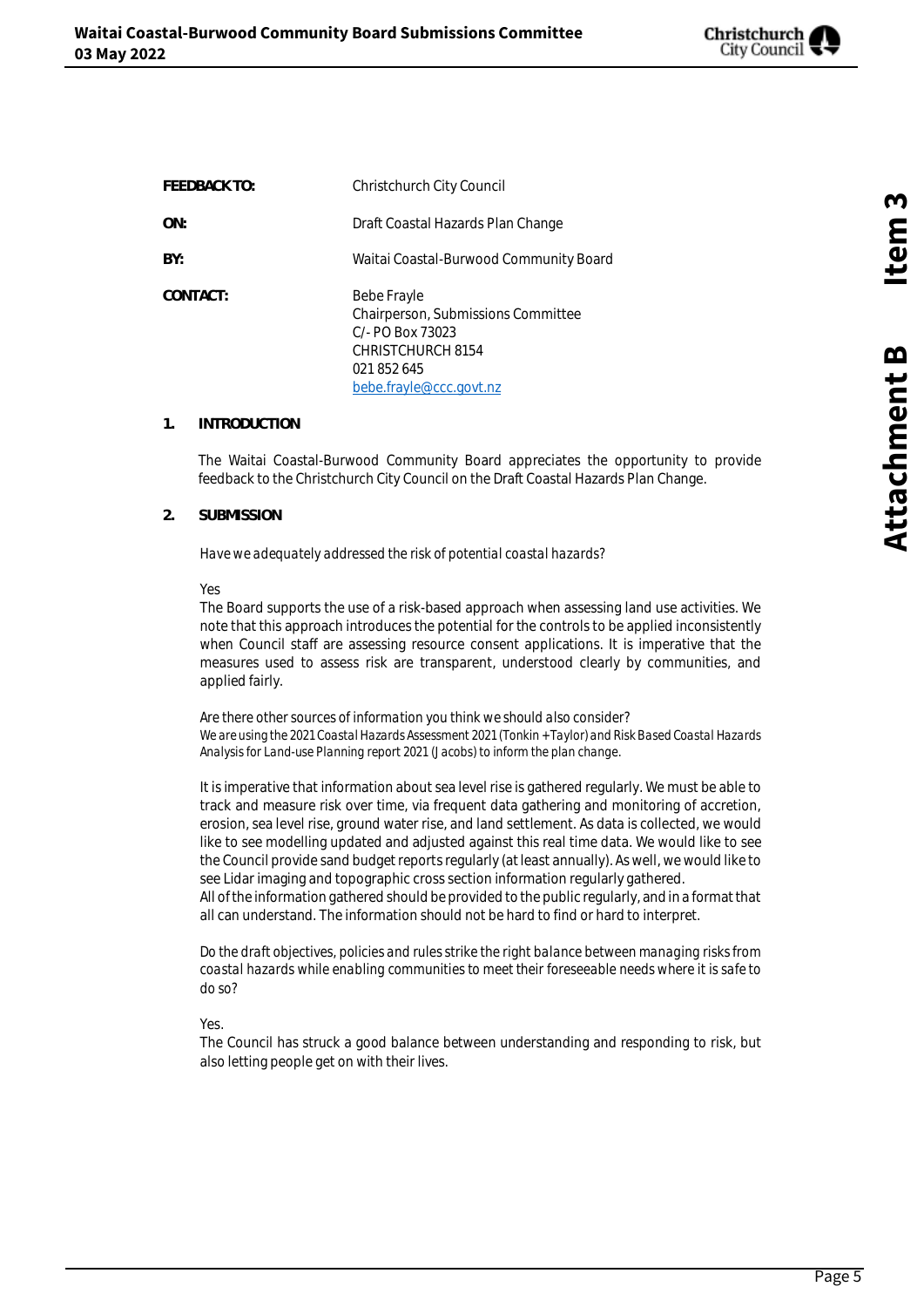*With the introduction of Coastal Hazards provisions into the District Plan, are there existing rules that could be removed or amended to make the Plan more efficient an effective?*

Adapting to change will be an iterative process. We will need to review and change these plans over time as more is known about the impacts of climate change. In order to do this, the Council needs good mechanisms for communicating changes to the public, receiving feedback, and making changes from this feedback.

#### *Any other Comments?*

The conversation about climate change and coastal is a difficult one to have, but it is important that we are fully informed about the current state and potential future risks and impacts.

The Board would like to emphasise that, as a coastal city, the hazards we experience now and in the future will impact on the whole city, not just our seaside suburbs. While those living along our coastline and rivers will be impacted first and more dramatically, the planning for and response to these impacts need to be a conversation in which everyone in Christchurch is involved.

Type

Bebe Frayle Chairperson, Submissions Committee **WAITAI COASTAL-BURWOOD COMMUNITY BOARD**

3 May 2022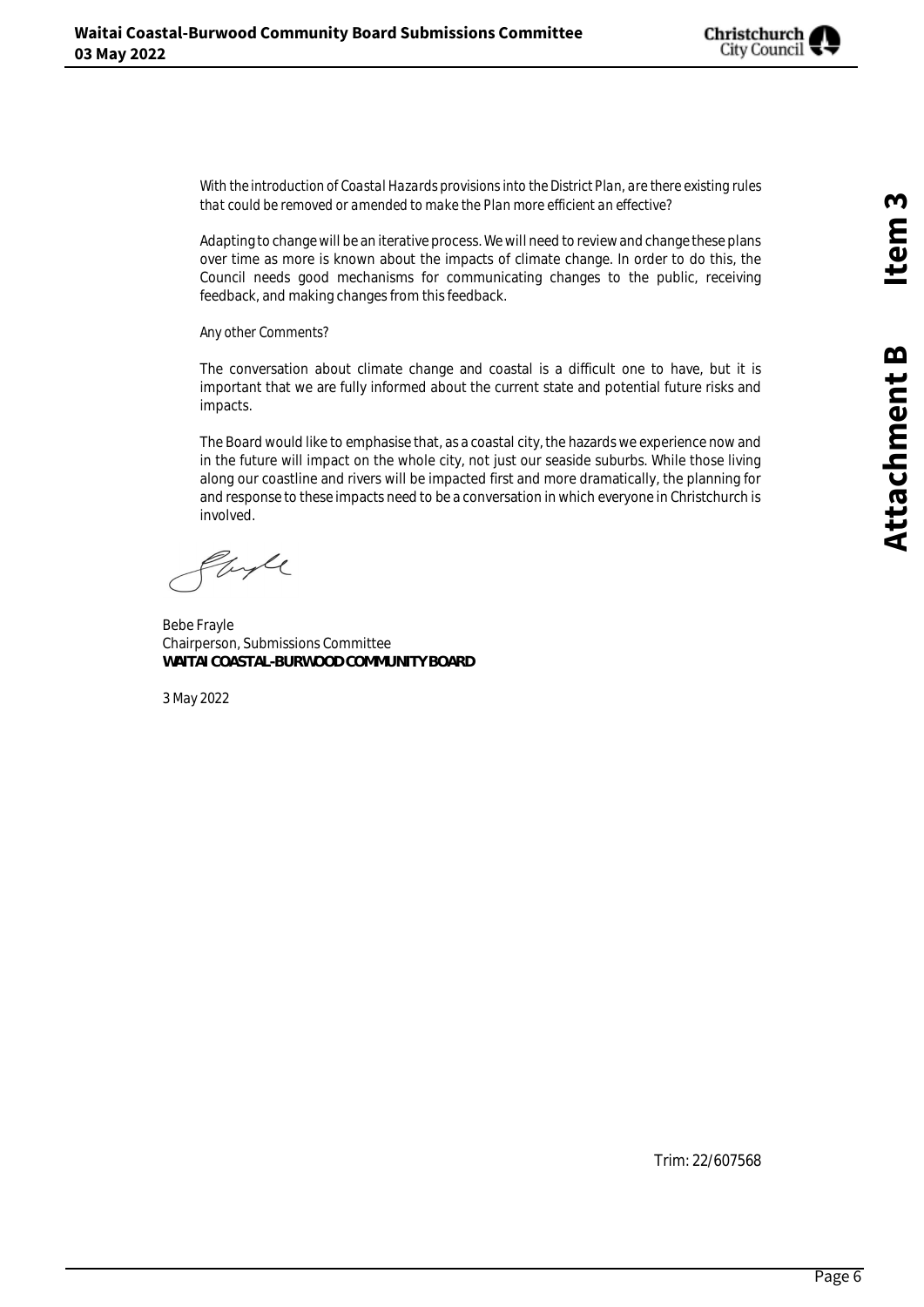<span id="page-6-0"></span>

| <b>FEEDBACK TO:</b> | Christchurch City Council                                                                                                              |
|---------------------|----------------------------------------------------------------------------------------------------------------------------------------|
| ON:                 | Draft Heritage Plan Change                                                                                                             |
| BY:                 | Waitai Coastal-Burwood Community Board                                                                                                 |
| CONTACT:            | Bebe Frayle<br>Chairperson, Submissions Committee<br>$C/-$ PO Box 73023<br>CHRISTCHURCH 8154<br>021 852 645<br>bebe.frayle@ccc.govt.nz |

The Waitai Coastal-Burwood Community Board appreciates the opportunity to provide feedback to the Christchurch City Council on the Draft Heritage Plan Change.

### **2. SUBMISSION**

*Do you have any comments on the proposed Residential Heritage Areas?*

The Board is happy to see that the Council is focused on strengthening protections for our precious heritage areas. So much of Christchurch's colonial built heritage was lost with the earthquakes, and it is important to protect what remains. We agree that the 11 heritage areas are appropriate.

#### *Do you have any comments about other elements of the proposed Heritage Plan Change?*

The Board notes that the Schedule of Significant Trees is mentioned as a qualifying matter. Christchurch is known as the 'Garden City'. We want to retain this and protect our heritage gardens and trees (both exotic and native). An important part of the character of some of our older suburbs is the tree-lined streets, and it is important to take care of these. We would like to see more protection and scheduled maintenance for trees of significance. As well, more trees should be added to the Schedule of Significant Trees, including trees that have been identified by communities as important to them – many of which have existing plaques.

The Board looks forward to seeing more detailed information on this matter when the Plan Change is notified in August.

Engle

Bebe Frayle Chairperson, Submissions Committee **WAITAI COASTAL-BURWOOD COMMUNITY BOARD**

3 May 2022

**Attachment C Item 3** Item<sub>3</sub> Attachment C